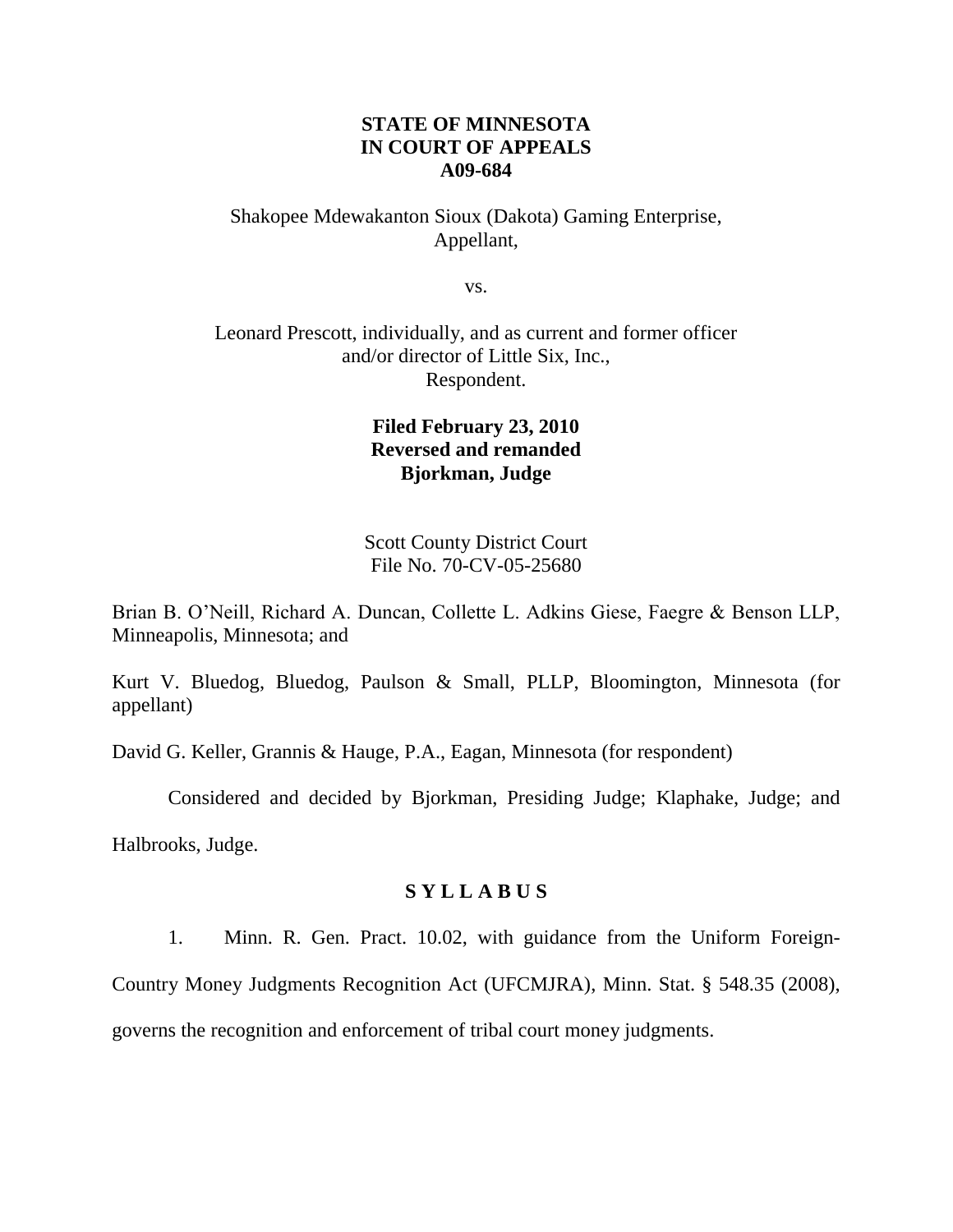2. Grounds for nonrecognition of a foreign money judgment do not exist under the conflicting-judgments provision of the UFCMJRA when the judgment sought to be enforced allegedly conflicts with a prior judgment from the same jurisdiction.

### **O P I N I O N**

### **BJORKMAN**, Judge

Appellant challenges a district court order denying the enforcement of a tribal court money judgment. Because we conclude that the district court improperly applied the conflicting-judgments provision of the UFCMJRA, we reverse and remand for further proceedings.

#### **FACTS**

Respondent Leonard Prescott was the chief executive officer and chairman of the board of directors of Little Six, Inc., a gaming enterprise owned by the Shakopee Mdewakanton Sioux Community, from 1991 to 1994. Prescott was also the chairman of the community from 1987 to 1992. In 2005, the community transferred ownership of Little Six to appellant Shakopee Mdewakanton Sioux (Dakota) Gaming Enterprise (the Enterprise), a noncorporate tribal entity.

In 1993, the community adopted a gaming ordinance that established licensing requirements for certain employees, including Prescott. The licensing system was administered by the Shakopee Mdewakanton Sioux Community Gaming Commission. Prescott applied to the commission for a license and received a temporary license pending a background investigation. In May 1994, the commission denied Prescott"s application and suspended his temporary license, finding that he had engaged in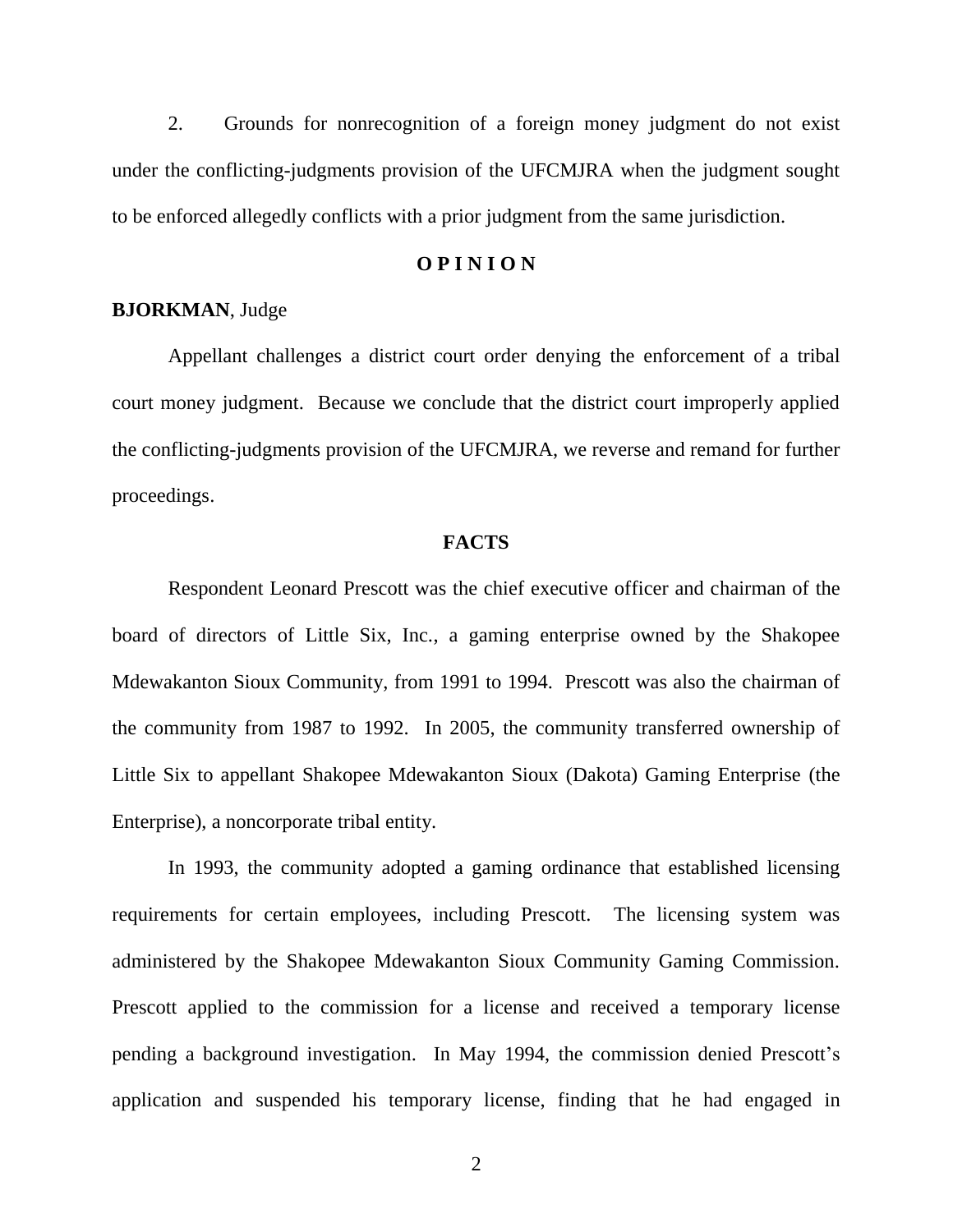negligence, fraud, and misconduct. This finding was based on Prescott's failure to disclose, in his application, his 1971 conviction of a felony burglary offense in Ramsey County. $1$ 

After conducting hearings in May and June 1994, the commission issued an order affirming the suspension of Prescott"s temporary license and denying his application for a permanent license. Prescott appealed the commission"s decision to the tribal court (licensing case), arguing that political and personal bias on the part of two commissioners violated his due-process rights and required their removal from further proceedings. The tribal court agreed, but the tribal court of appeals reversed, determining that Prescott had failed to submit actual evidence of bias.

Prescott also challenged the merits of the commission"s decision. The lengthy appeal process culminated in the tribal court affirming the commission's order. The tribal court of appeals affirmed the tribal court"s decision.

While the licensing case proceeded, Little Six initiated a separate action in tribal court, alleging that Prescott and another employee had engaged in misconduct including breach of fiduciary duty, fraud, negligent misrepresentation, and breach of contract (misconduct case). The breach-of-fiduciary-duty claim, in particular, related to the conduct at the heart of the commission"s decision—Prescott"s failure to disclose his prior conviction in his license application. In 1999, the tribal court granted summary judgment to Prescott and his codefendant on many of these claims, and in 2000 the tribal court of

<sup>&</sup>lt;sup>1</sup> Prescott completed his probation in 1972, and the charge was reduced to a misdemeanor under Minn. Stat. § 609.13 (1970). The offense was expunged from his criminal record in 1992.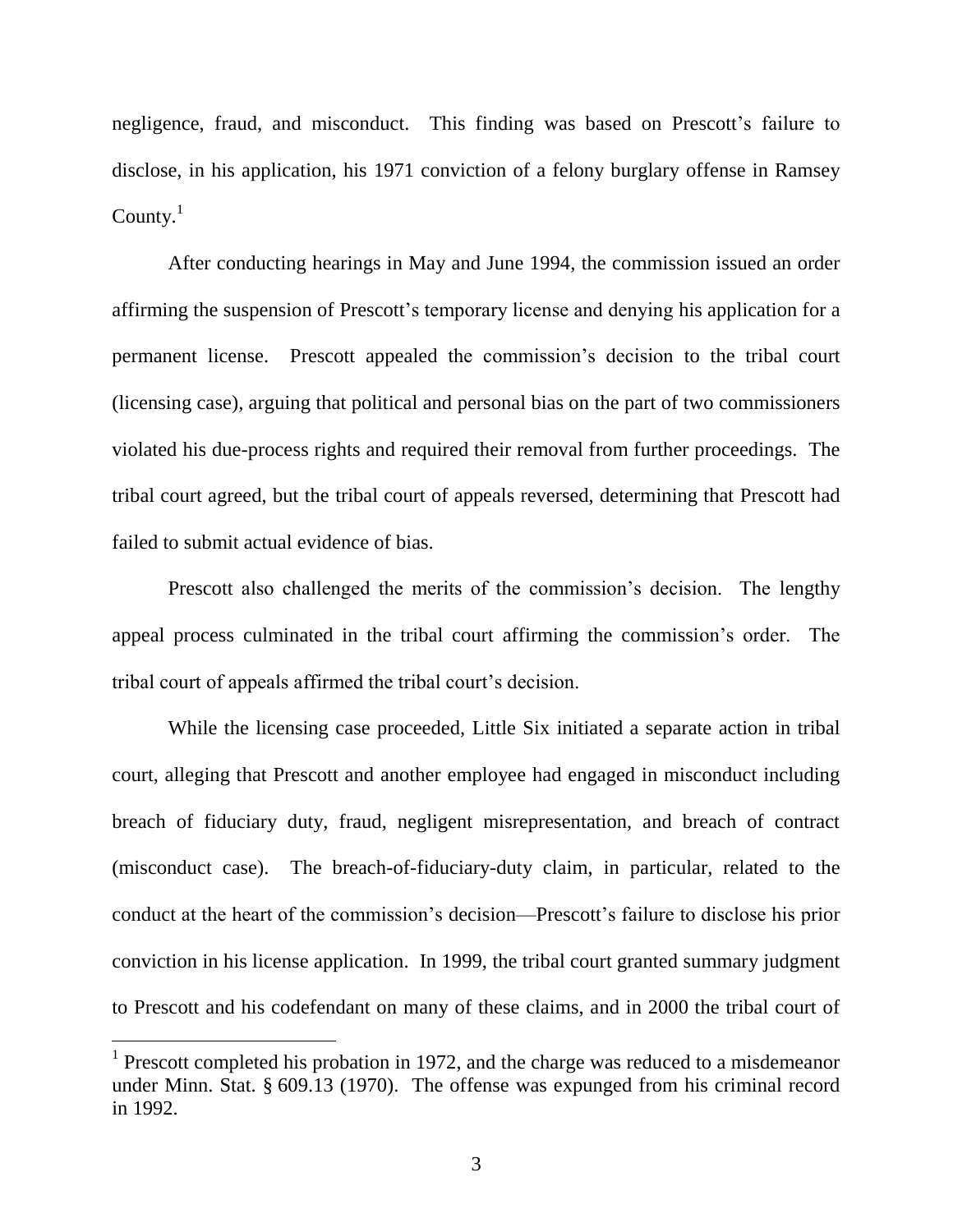appeals ruled that Prescott and his codefendant were entitled to summary judgment on all of Little Six"s claims, including those that were similar to the claims alleged in the licensing case.

This appeal relates to a third action between Prescott and tribal entities. Little Six agreed to provide legal counsel to Prescott in the licensing case in exchange for Prescott's agreement to reimburse Little Six for legal fees in the event that he was "finally adjudged to be liable for negligence, fraud, or misconduct" in the performance of his duties for Little Six. In 2000, Little Six commenced an action in tribal court seeking reimbursement of the legal fees Little Six paid on Prescott's behalf in the licensing case (reimbursement case). Prescott argued that because the misconduct case was dismissed as a matter of law, the reimbursement claims are barred by res judicata. The tribal court rejected this argument and awarded damages to the Enterprise, as assignee and successor in interest to Little Six, in the amount of \$516,871.46 (money judgment). In August 2006, the tribal appellate court affirmed the money judgment.

Because Prescott lives on tribal land and the monthly payments he receives from the tribe are exempt from liens, the Enterprise is unable to execute on the money judgment within the community. Accordingly, the Enterprise docketed the money judgment in Scott County District Court, and initially obtained a writ of execution.<sup>2</sup> But after further proceedings, the district court determined that while the money judgment

 $2$  In January 2006, respondent's credit union account balance of \$863.29 was collected to satisfy appellant's judgment. A second attempt to identify and collect assets held by respondent ended when the Scott County Sheriff"s Office, after a diligent search, could not identify any personal property that respondent held in Scott County.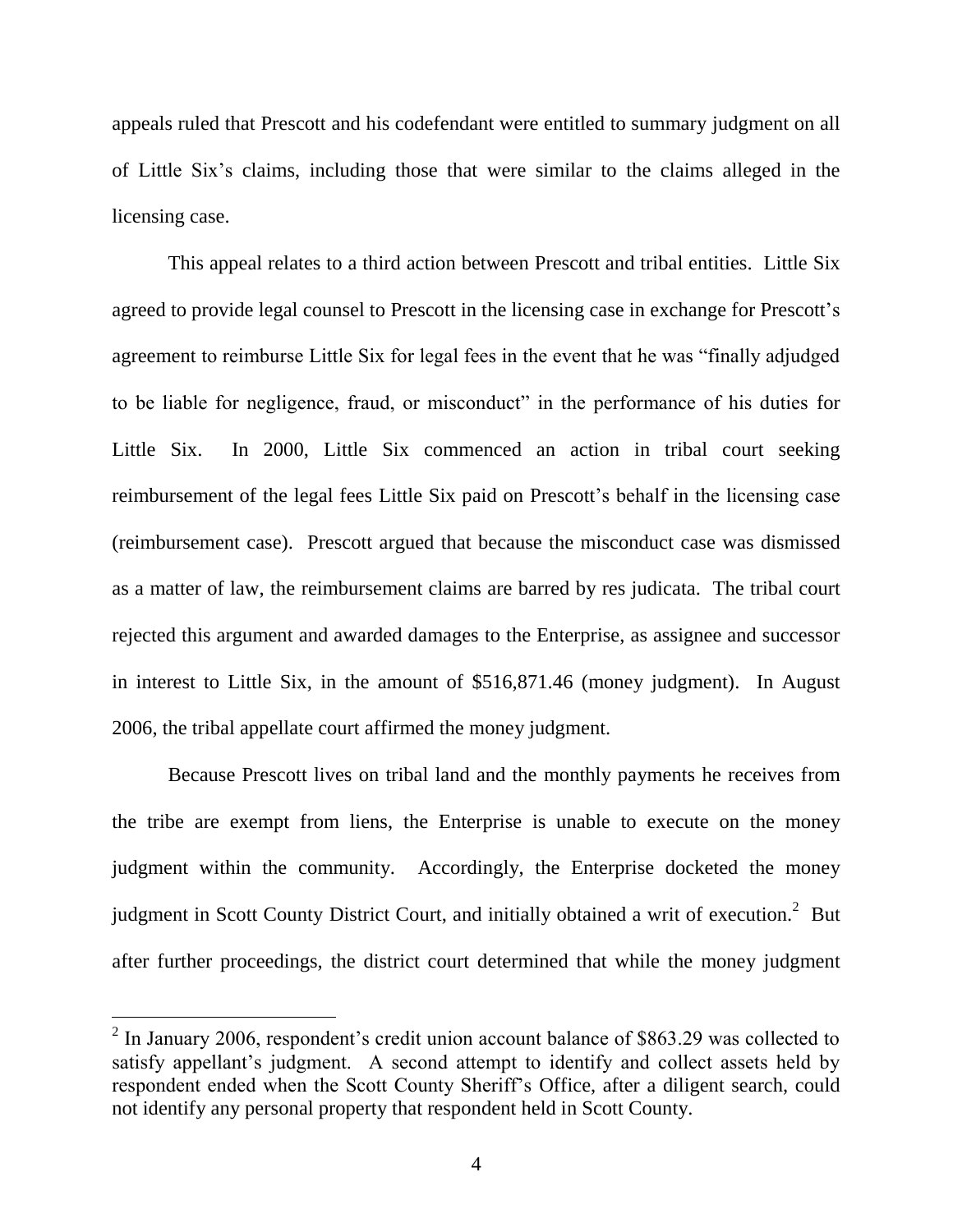may be entitled to recognition under the UFCMJRA, Prescott must be afforded an opportunity to show that there are grounds for nonrecognition. Before the hearing on this issue, the case was reassigned to another district court judge.

In November 2008, the district court conducted a hearing on whether to recognize and enforce the money judgment. The district court concluded that resolution of this issue is governed by Minn. R. Gen. Pract. 10.02, with guidance from the UFCMJRA. The district court determined that the money judgment conflicts with the judgment dismissing Little Six"s claims against Prescott in the misconduct case. But although it concluded that this conflict is determinative of the recognition issue, the district court stated that two additional factors identified in rule 10.02—due process and public policy—also favor nonrecognition. Therefore, the district court ruled that the money judgment would not be recognized or enforced in Scott County. This appeal follows.

### **ISSUE**

Under the conflicting-judgments provision of the UFCMJRA, do grounds for nonrecognition of a foreign judgment exist when the judgment sought to be enforced purportedly conflicts with another judgment from the same jurisdiction?

### **ANALYSIS**

#### **I.**

Where mandated by state or federal statute, tribal court judgments must be recognized and enforced by the district court. Minn. R. Gen. Pract. 10.01. But where no such statute applies, recognition and enforcement of a tribal court judgment lies within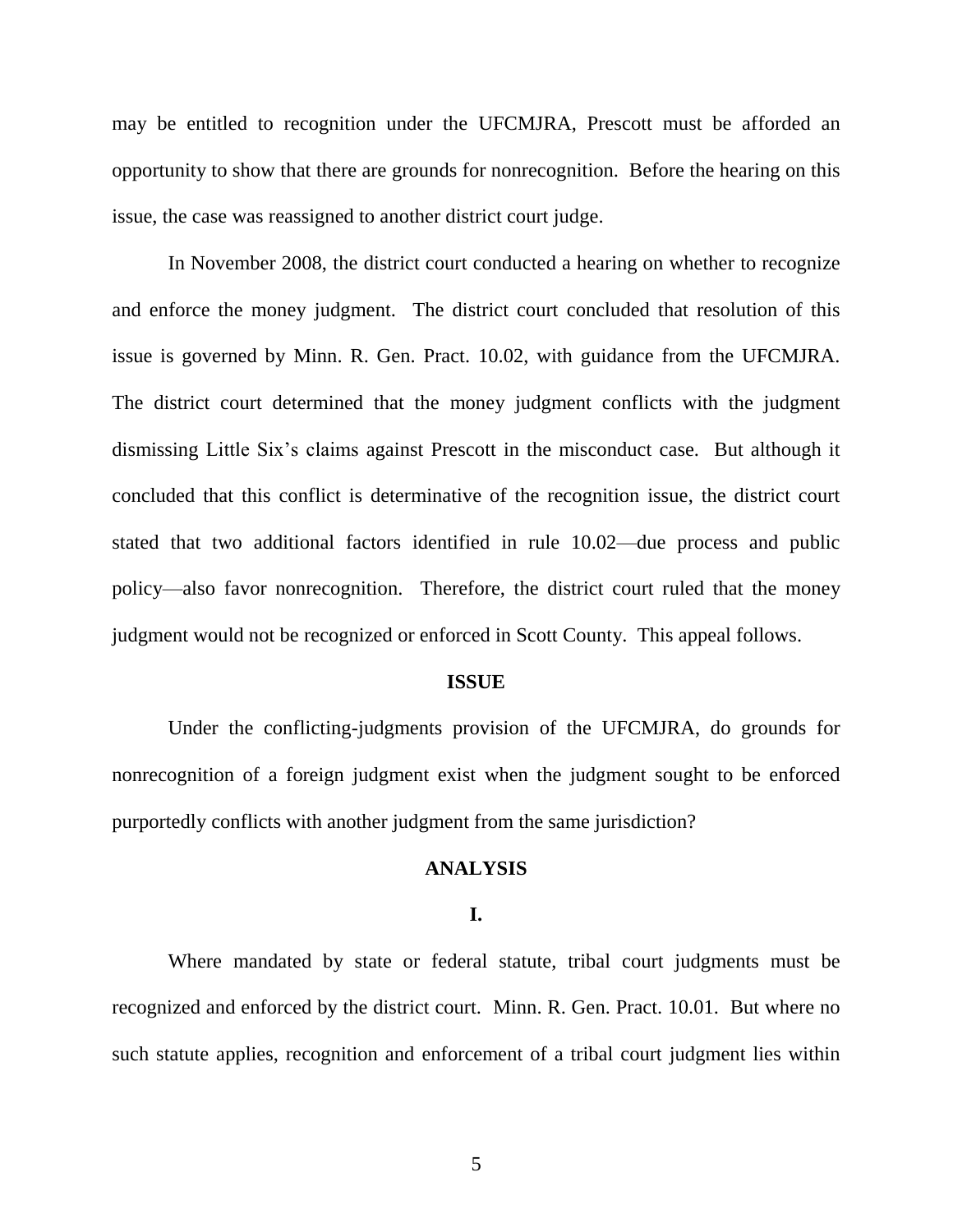the district court's discretion. Minn. R. Gen. Pract. 10.02. Rule 10.02(a) enumerates

several factors the court may consider in exercising its discretion:

(1) whether the party against whom the order or judgment will be used has been given notice and an opportunity to be heard or, in the case of matters properly considered ex parte, whether the respondent will be given notice and an opportunity to be heard within a reasonable time;

(2) whether the order or judgment appears valid on its face and, if possible to determine, whether it remains in effect;

(3) whether the tribal court possessed subject-matter jurisdiction and jurisdiction over the person of the parties;

(4) whether the issuing tribal court was a court of record;

(5) whether the order or judgment was obtained by fraud, duress, or coercion;

(6) whether the order or judgment was obtained through a process that afforded fair notice, the right to appear and compel attendance of witnesses, and a fair hearing before an independent magistrate;

(7) whether the order or judgment contravenes the public policy of this state;

(8) whether the order or judgment is final under the laws and procedures of the rendering court, unless the order is a non-criminal order for the protection or apprehension of an adult, juvenile or child, or another type of temporary, emergency order;

(9) whether the tribal court reciprocally provides for recognition and implementation of orders, judgments and decrees of the courts of this state; and

(10) any other factors the court deems appropriate in the interests of justice.

Neither party challenges the district court"s determination that rule 10.02 is the

applicable law. But the Enterprise argues that the district court erred by relying primarily

on one UFCMJRA nonrecognition factor and ignoring the majority of the enumerated

rule 10.02(a) factors. Because we are responsible for deciding cases in accordance with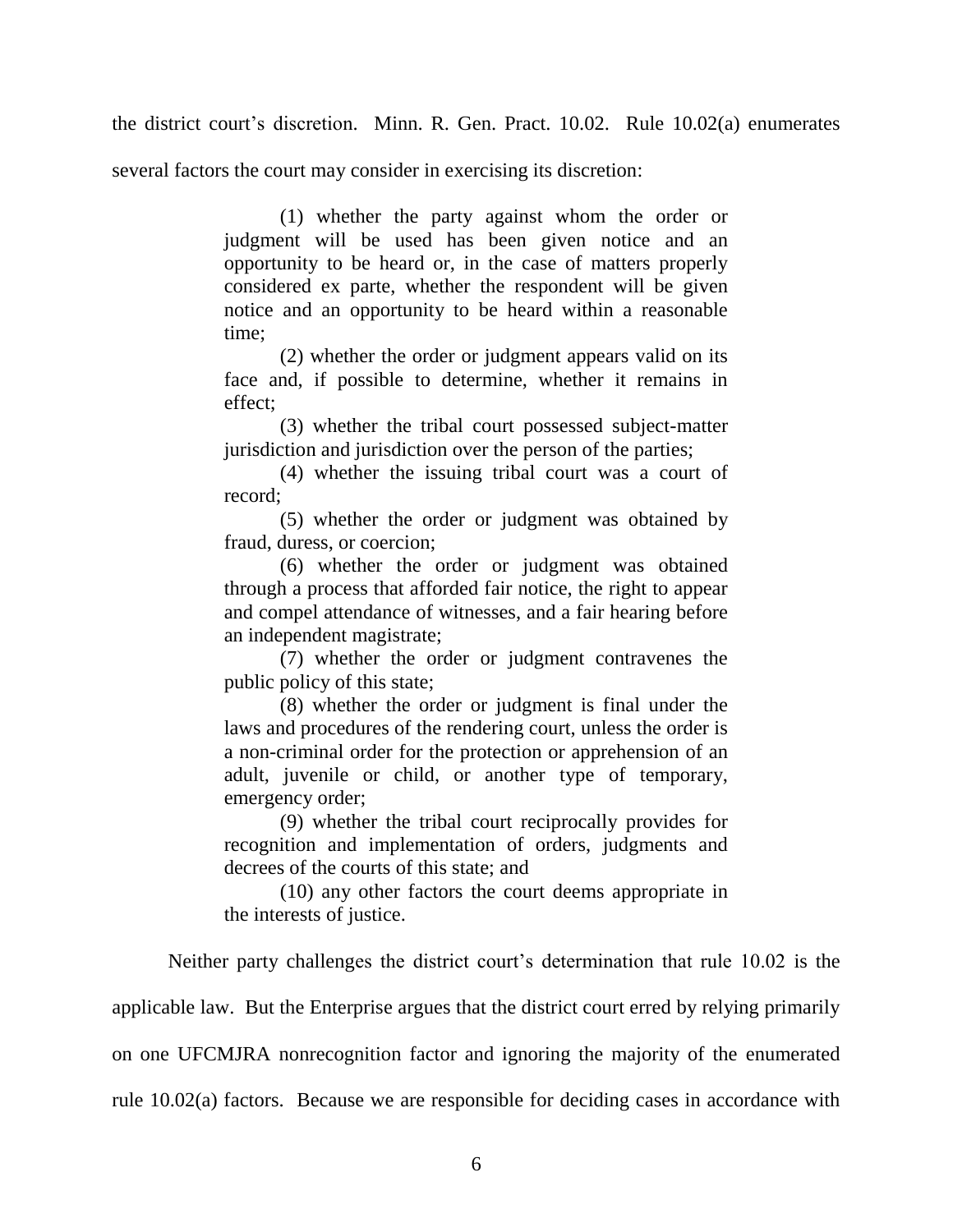the law, *Greenbush State Bank v. Stephens*, 463 N.W.2d 303, 306 n.1 (Minn. App. 1990), *review denied* (Minn. Feb. 4, 1991), we initially consider whether rule 10.02 is the controlling law and its relationship to the UFCMJRA.

The determination of whether a statute applies and the interpretation of that statute are questions of law, which this court reviews de novo. *In re Marriage of Goldman*, 748 N.W.2d 279, 282 (Minn. 2008). The UFCMJRA provides that a foreign money judgment is "enforceable in the same manner as the judgment of another state which is entitled to full faith and credit" unless the court determines that, based on the comity factors described in the UFCMJRA, the judgment is not conclusive. Minn. Stat. § 548.35, subds. 3, 4 (2008). "Foreign state" is defined in the UFCMJRA as "any governmental unit other than the United States or any state, district, commonwealth, territory, or insular possession of the United States." *Id.,* subd. 1 (2008). The breadth of this definition would appear to include Indian tribes.

But it is not clear that the UFCMJRA was intended to apply to tribal court money judgments. In that regard, we are guided by the comments of the Minnesota Supreme Court Advisory Committee on the General Rules of Practice for the District Courts made in connection with the adoption of rule  $10<sup>3</sup>$ . The committee acknowledged the broad scope of the UFCMJRA, stating that "[t]ribal court money judgments fall within [its] literal scope" and that the UFCMJRA "may guide Minnesota courts considering money judgments." Minn. R. Gen. Pract. 10 advisory comm. cmt. But the committee further

<sup>3</sup> *See generally* Kevin K. Washburn & Chloe Thompson, *A Legacy of Public Law 280: Comparing and Contrasting Minnesota's New Rule for the Recognition of Tribal Court Judgments with the Recent Arizona Rule*, 31 Wm. Mitchell L. Rev. 479, 507-518 (2004).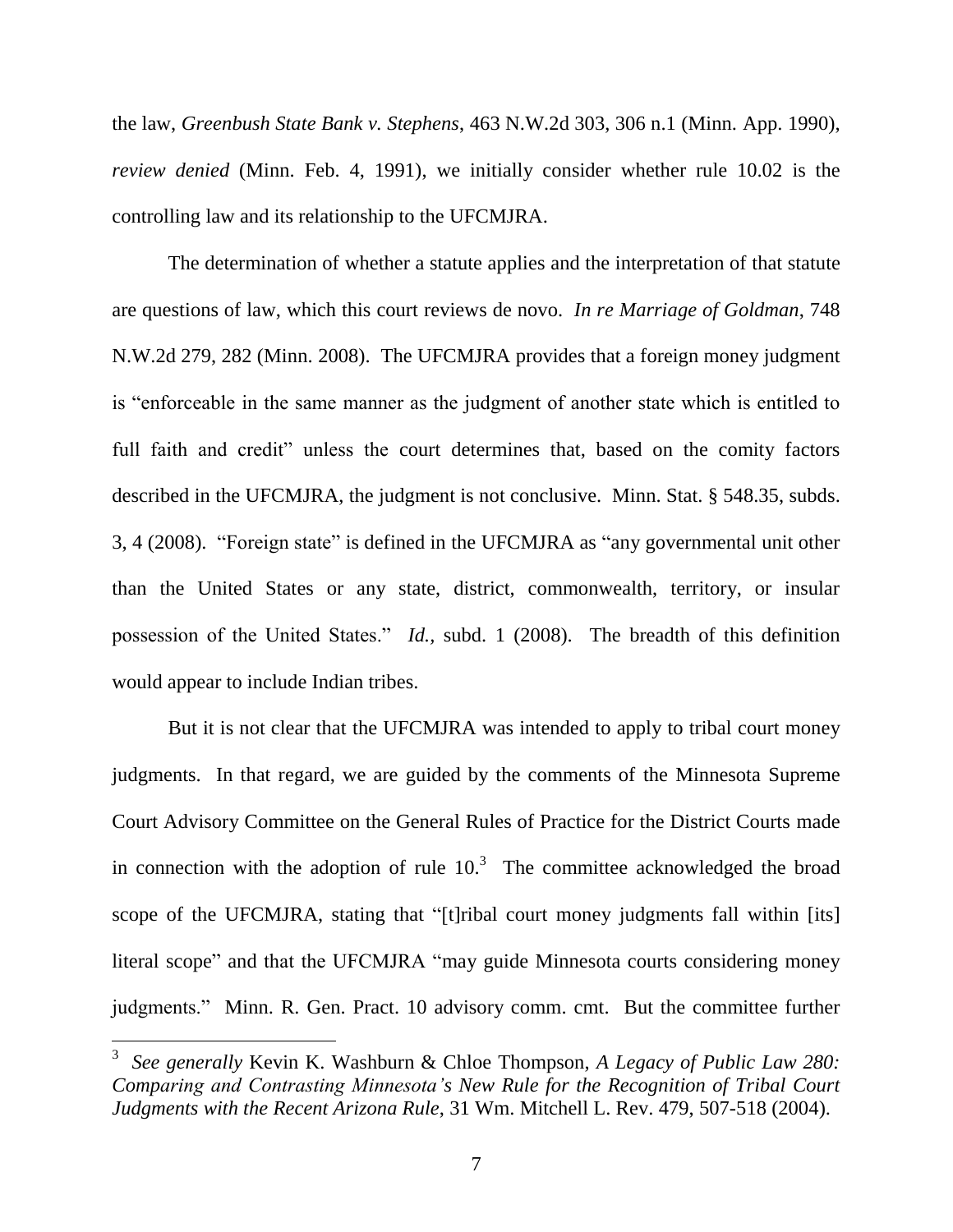stated that "[i]n general, money judgments of tribal courts are not entitled to full faith and credit under the Constitution, and the court is allowed a more expansive and discretionary role in deciding what effect they have. Rule 10.02(a) is intended to facilitate that process." *Id.* The committee's comments are persuasive, and we conclude that Minn. R. Gen. Pract. 10.02, with guidance from the UFCMJRA, governs this case.

### **II.**

We now turn to the Enterprise's arguments that the district court erred by failing to consider each of the rule 10.02(a) factors, and in relying on the conflicting-judgments provision of the UFCMJRA. By its terms, rule 10.02(a) provides that "enforcement of a tribal court order or judgment is discretionary" and that in exercising this discretion, the district court *may* consider the factors described therein. Absent from the rule is any requirement that the district court consider and make an express determination as to each and every listed factor. And rule 10.02(a)(10) permits a district court to consider, in addition to the enumerated factors, "any other factors the court deems appropriate in the interests of justice." The UFCMJRA provisions fall within the interests-of-justice factor. The Enterprise's claims of error with respect to the district court's failure to address every rule 10.02(a) factor are unavailing.

The dispositive issue is whether the district court abused its discretion in applying the conflicting-judgments provision of the UFCMJRA. Because the determinative facts of this case are not in dispute and the district court based its decision on the application of the UFCMJRA, we will reverse the district court only if we conclude that it misapplied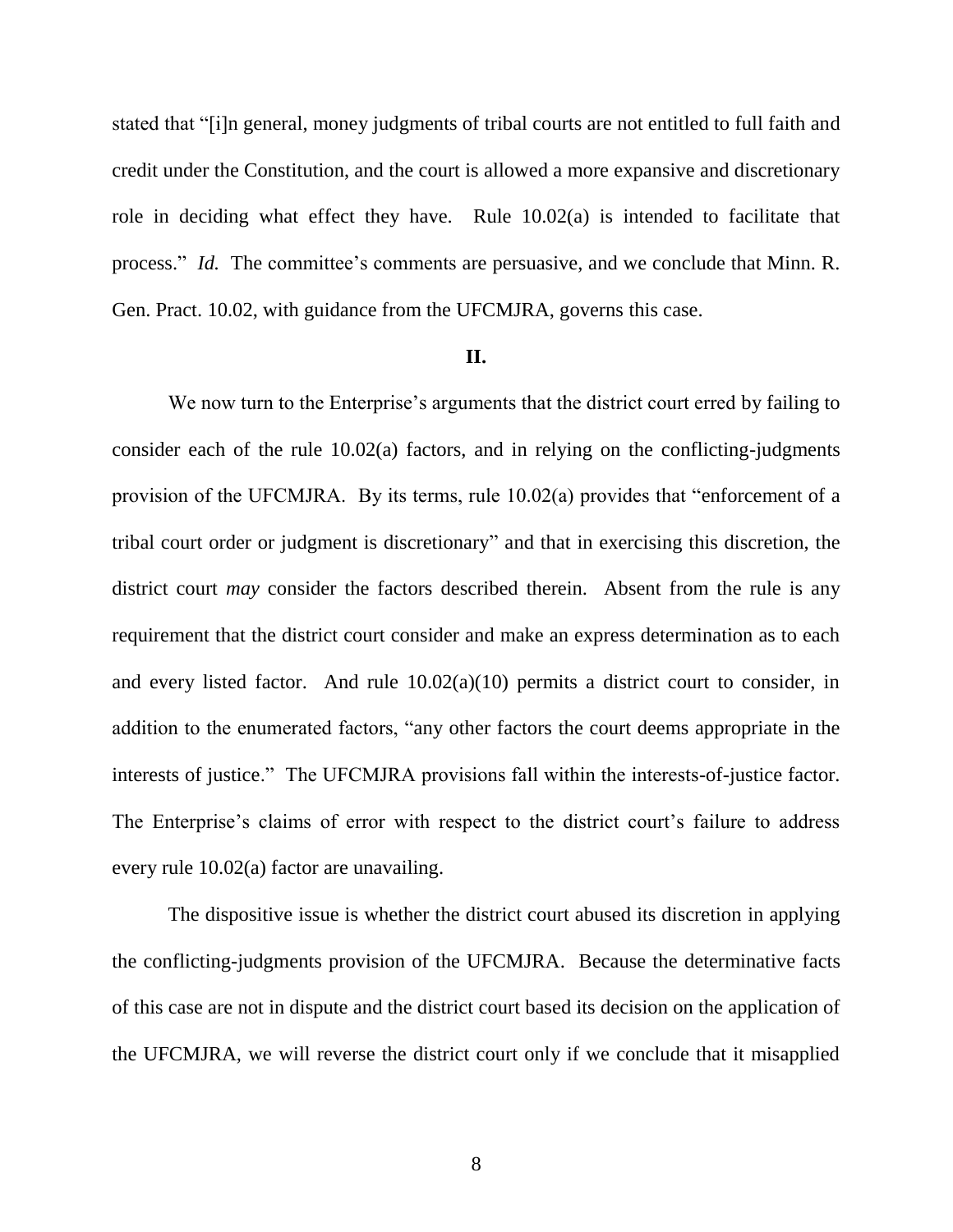the law. *See Ver Kuilen v. Ver Kuilen*, 578 N.W.2d 790, 792 (Minn. App. 1988) (stating that a district court abuses its discretion when it misapplies the applicable law).

Under the UFCMJRA, money judgments from foreign jurisdictions are not entitled to recognition and enforcement when certain comity factors described in the statute are not present, such as when the judgment "conflicts with another final and conclusive judgment." Minn. Stat. § 548.35, subd. 4(b)(4). The district court concluded that the tribal court judgment in the reimbursement case conflicts with the tribal court judgment in the misconduct case and that this conflict constitutes grounds for nonrecognition under the UFCMJRA.

There is a dearth of authority on the meaning of the conflicting-judgments provision. The language in Minnesota"s act is identical to the applicable language in the UFCMJRA, as composed by the National Conference of Commissioners on Uniform State Laws (NCCUSL), and the UFCMJRA as adopted by other states. *See, e.g.*, NCCUSL, Uniform Foreign-Country Money Judgments Recognition Act (2005), http://www.law.upenn.edu/bll/archives/ulc/ufmjra/2005final.pdf; *Byblos Bank Europe, S.A. v. Sekerbank Turk Anonym Syrketi*, 885 N.E.2d 191, 193 (N.Y. 2008) (citing the New York version); *Brosseau v. Ranzau*, 81 S.W.3d 381, 389-90 (Tex. App. 2002) (citing the Texas version). But neither case law nor the UFCMJRA provides precise guidance as to the meaning of the conflicting-judgments provision. *See Byblos*, 885 N.E.2d at 193 (observing that the UFCMJRA "does not specify which, if any, of the two conflicting foreign judgments is entitled to recognition").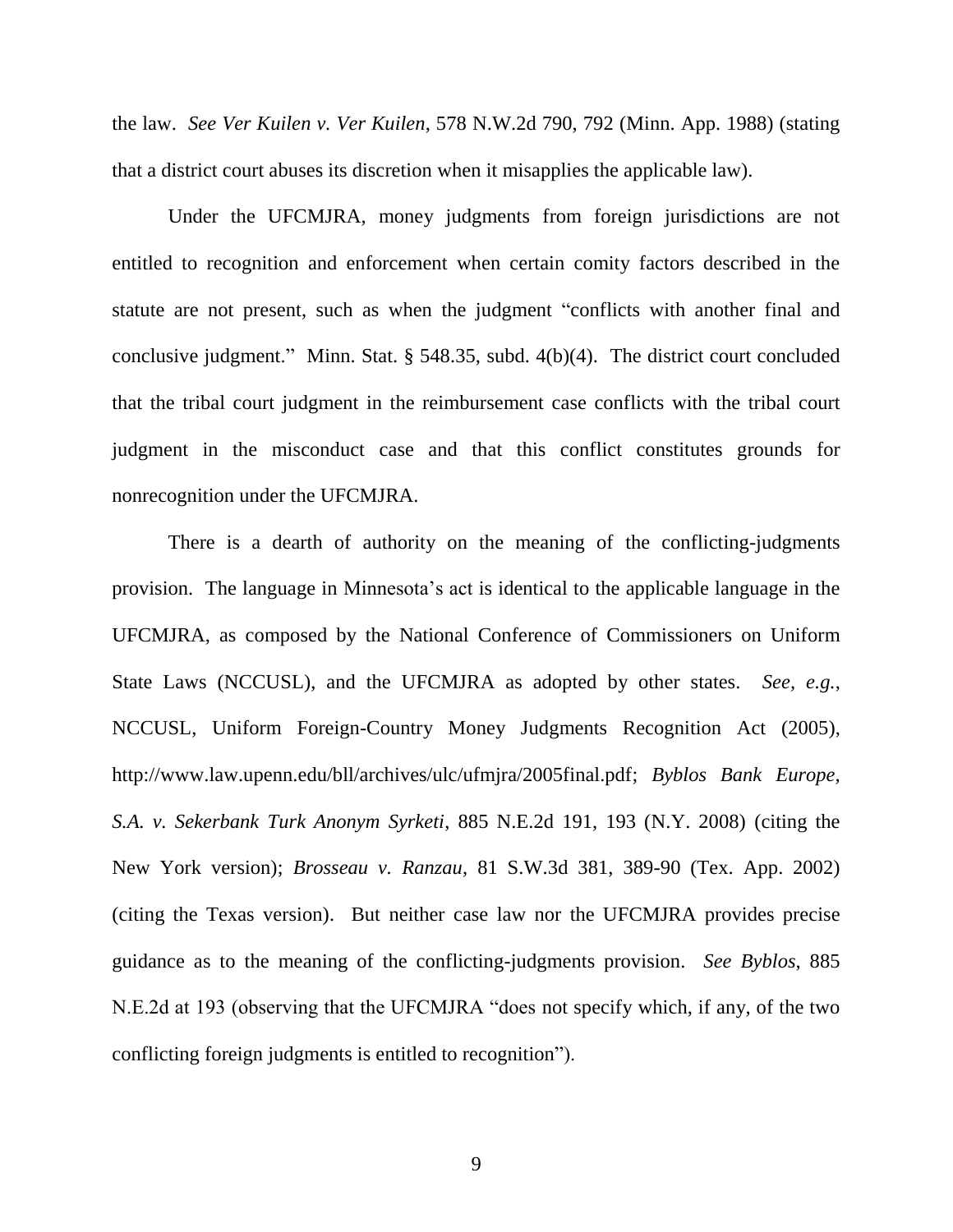The NCCUSL has noted this lack of clarity and discussed, as an example, an analogous provision in the Hague Convention Draft on Exclusive Choice of Court Agreements, which states that recognition of a foreign judgment may be denied when

> the judgment is inconsistent with a judgment given in a dispute between the same parties in the requested State, or it is inconsistent with an earlier judgment given in another State between the same parties and involving the same cause of action, provided that the earlier judgment fulfils the conditions necessary for its recognition in the requested State.

NCCUSL, Uniform Foreign-Country Money Judgments Recognition Act (with Reporter's Notes), October 2004, http://www.law.upenn.edu/bll/archives/ulc/ufmjra/Oct2004MtgDraft.htm (quotation omitted.) Although this language was not incorporated into the UFCMJRA, the discussion is instructive. The NCCUSL"s favorable reference to the description of conflicting judgments as those between the foreign state and the *requesting* state, or between the foreign state and *another* state, suggests that, for purposes of the UFCMJRA, conflicting judgments come from different jurisdictions.

Case law from other jurisdictions provides stronger support for the proposition that the conflicting-judgments provision of the UFCMJRA is intended to apply to conflicting judgments from different jurisdictions. In *Byblos*, the New York Court of Appeals declined to recognize a Belgian judgment on the ground that the Belgian court did not consider the res judicata effect of an earlier Turkish judgment. 885 N.E.2d at 194. The *Byblos* court concluded that, in refusing to recognize the Turkish judgment, the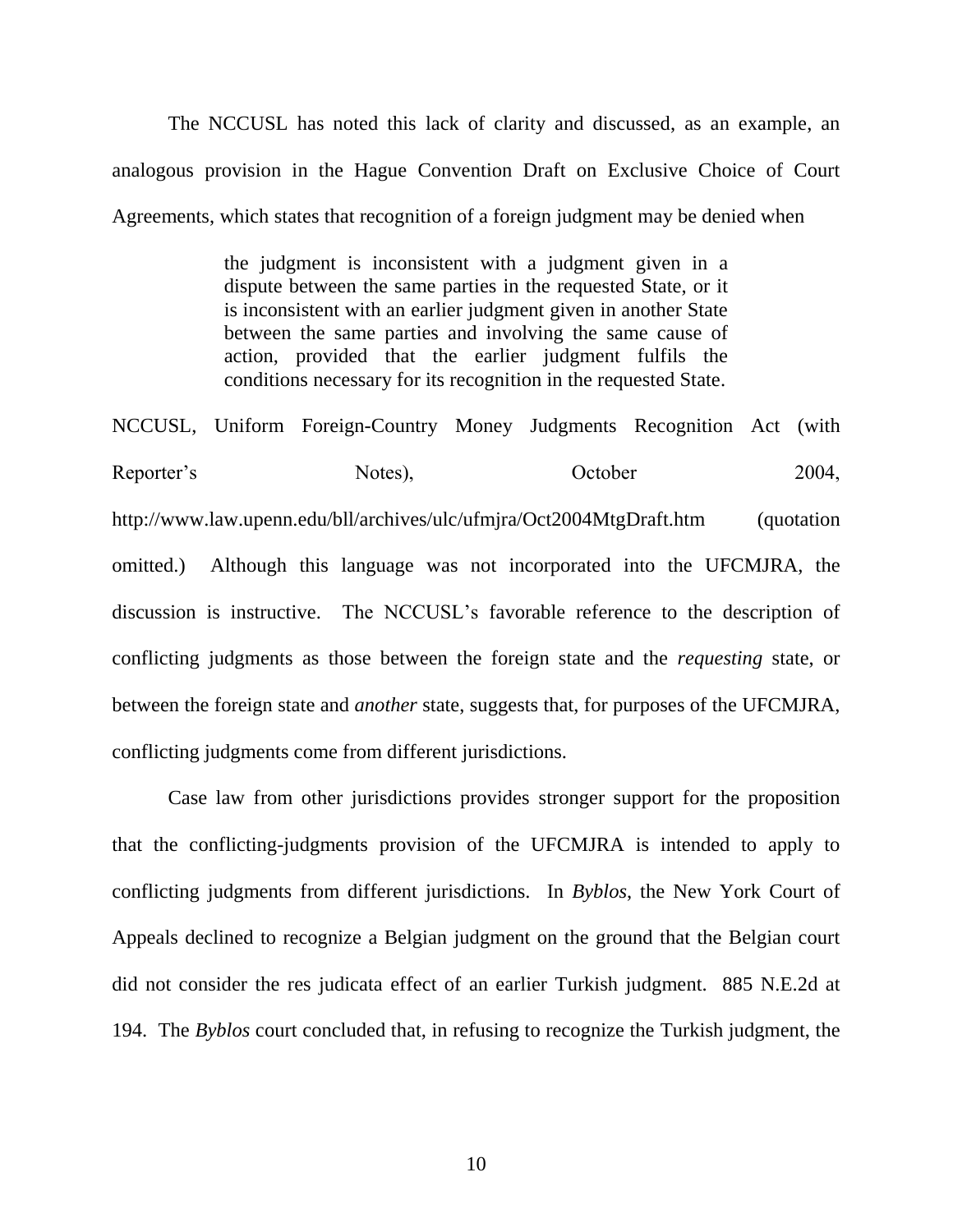Belgian court "departed from generally-accepted principles of res judicata and comity," thus justifying nonrecognition under the UFCMJRA. *Id.*

Likewise, in *Brosseau*, a Texas appellate court refused to recognize a 1996 Mexican judgment on the ground that it conflicted with a 1994 United States bankruptcy court order on the issue of whether the defendant owned stock in a particular corporation. 81 S.W.3d at 389-91. Unlike *Byblos*, which involved conflicting foreign judgments, *Brosseau* involved a foreign judgment that conflicted with a domestic judgment. But the decisions in both *Brosseau* and *Byblos* were based in part on the UFCMJRA"s reflection of comity principles, particularly the principle that domestic courts should give due regard to the preclusive effects of prior judgments from foreign jurisdictions. *See Byblos*, 885 N.E.2d at 193 ("The doctrine of comity refers to the spirit of cooperation in which a domestic tribunal approaches the resolution of cases touching the laws and interests of other sovereign states." (quotation omitted)); *Brosseau,* 81 S.W.3d at 388 ("UFCMJRA is in some respects a codification of the principles of comity and in that sense reflects public policy on the preclusive effect to be given foreign litigation."). Under this same principle, domestic courts may refuse to enforce judgments of foreign courts that ignore the preclusive effects of earlier judgments from other foreign jurisdictions. *See Byblos*, 885 N.E.2d at 194 (concluding that a New York court properly exercised its discretion in refusing to honor a Belgian judgment because the Belgian court refused to honor an earlier judgment from a German court).

Here, in affirming the money judgment in the reimbursement case, the tribal court of appeals explicitly considered and rejected Prescott"s argument about the preclusive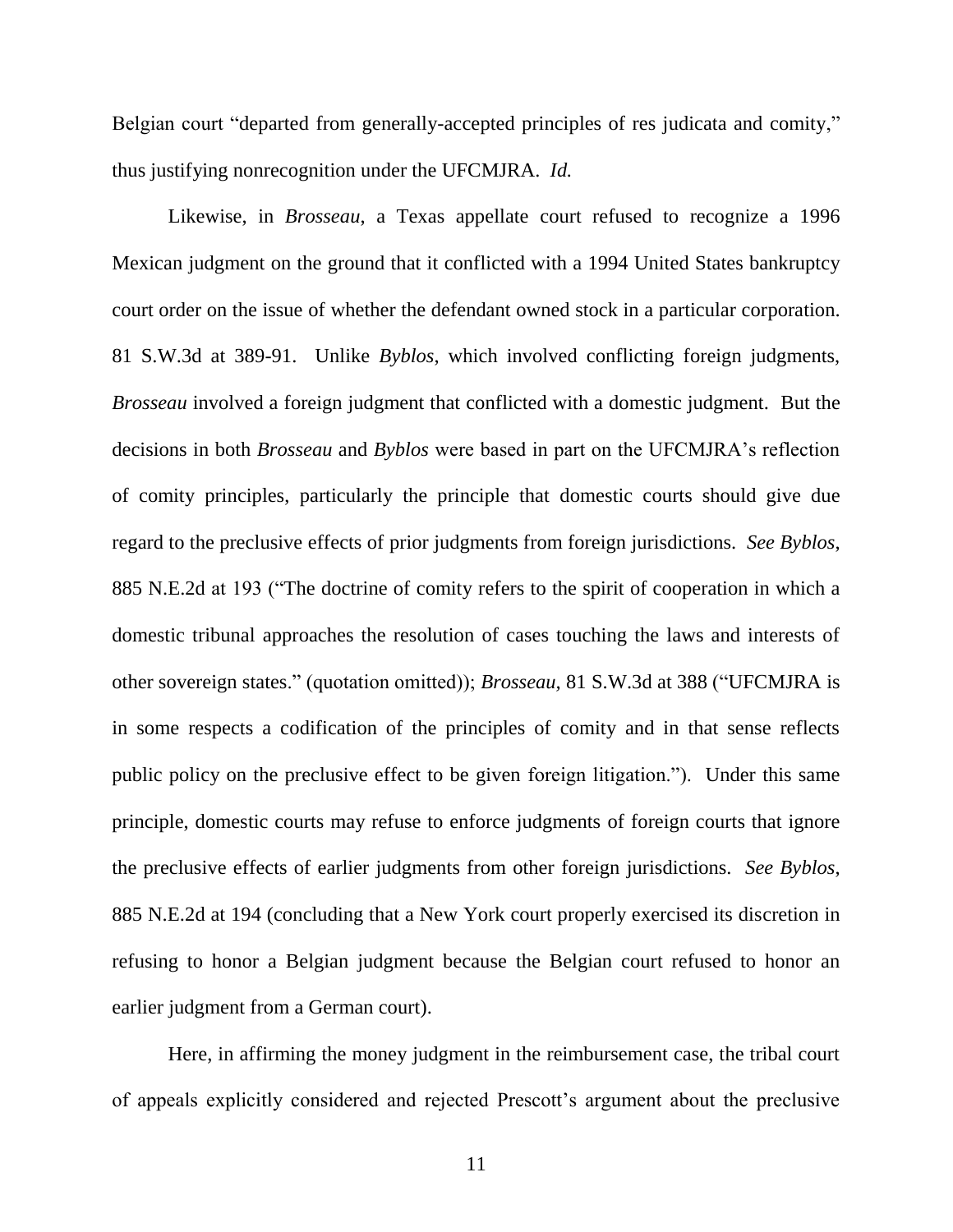effect of the judgment in the misconduct case. Likewise, the tribal appellate court in the misconduct case expressly stated that its decision was not intended to and did not conflict with its decision in the licensing case. Rather than basing its reasoning on the preclusive effects of the tribal appellate court's decisions, the district court declined to recognize the money judgment because of its perceived conflict with the tribal court's judgment in the misconduct case. In reaching this conclusion, the district court closely examined the claims, issues, and tribal court"s analyses in the licensing, misconduct, and reimbursement cases. The Enterprise argues that the district court erred in its analysis and in finding the judgments to be in conflict. We agree.

Not only does the district court's decision essentially ignore the tribal court's determination that the judgments do not conflict, but the district court's analysis of the issue appears to be an independent review of the merits of a foreign judgment made before deciding whether to recognize it; a violation of the comity principles upon which the UFCMJRA is based. *See Medellin v. Dretke*, 544 U.S. 660, 670, 125 S. Ct. 2088, 2094 (2005) ("It is the long-recognized general rule that, when a judgment binds or is respected as a matter of comity, a 'let's see if we agree' approach is out of order."); *Hilton v. Guyot*, 159 U.S. 113, 202-03, 16 S. Ct. 139, 158 (1895) (stating that where the "comity of this nation" calls for recognition of a foreign judgment, "the merits of the case should not . . . be tried afresh . . . upon the mere assertion . . . that the judgment was erroneous in law or in fact"). A determination that two judgments from the same jurisdiction conflict would generally constitute an independent review of that jurisdiction"s application of res judicata or collateral estoppel and would similarly violate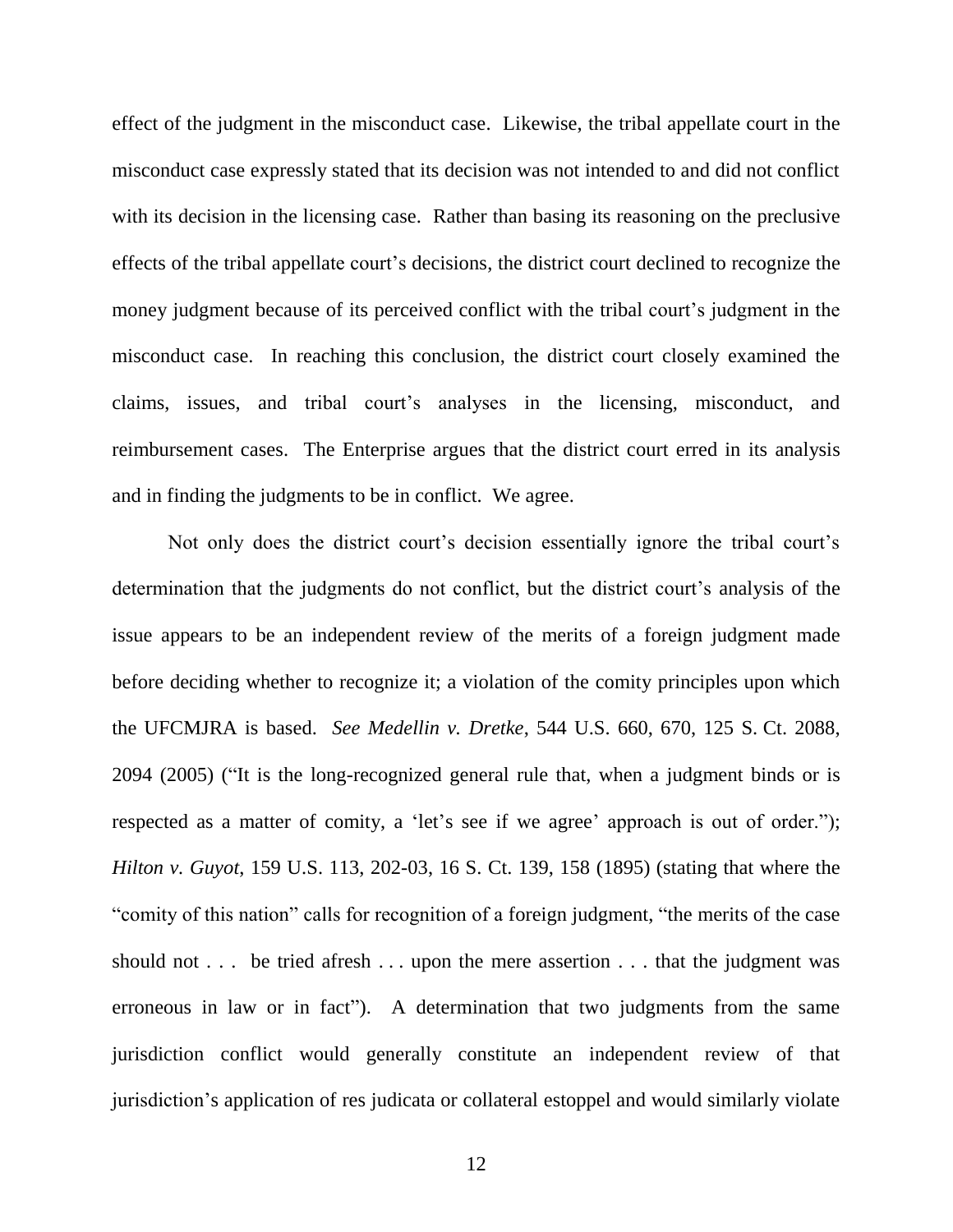principles of comity. We are left to conclude that the conflicting-judgments provision of the UFCMJRA was not intended to apply when the allegedly conflicting judgments are issued by the same jurisdiction. Moreover, the district court's independent review of the tribal court"s application of res judicata and collateral estoppel violates our holding in *Lemke ex rel. Teta v. Brooks* that "state courts do not have jurisdiction to conduct even limited review of tribal court decisions." 614 N.W.2d 242, 245 (Minn. App. 2000), *review denied* (Minn. Sept. 27, 2000).

We conclude that the district court misapplied the conflicting-judgments provision of the UFCMJRA and committed legal error by independently reviewing the merits of the tribal court judgments. These legal errors constitute abuse of discretion. Accordingly, we reverse the district court's order and remand for further proceedings consistent with this opinion.

#### **III**.

Although the district court explicitly based its decision not to recognize the money judgment on the conflicting-judgments provision, the court also noted that the dueprocess and public-policy factors enumerated in rule 10.02 favor nonenforcement. Because we have concluded that the district court abused its discretion by misapplying the law on the determinative conflicting-judgments provision, we need not address the other rule 10.02 factors. But we note that the district court"s expressed concern about the alleged partiality of members of the gaming commission was considered and rejected by the tribal court of appeals, and Prescott does not dispute the fairness of the tribal trial or appellate court proceedings or decisions. Once again, the district court's consideration of